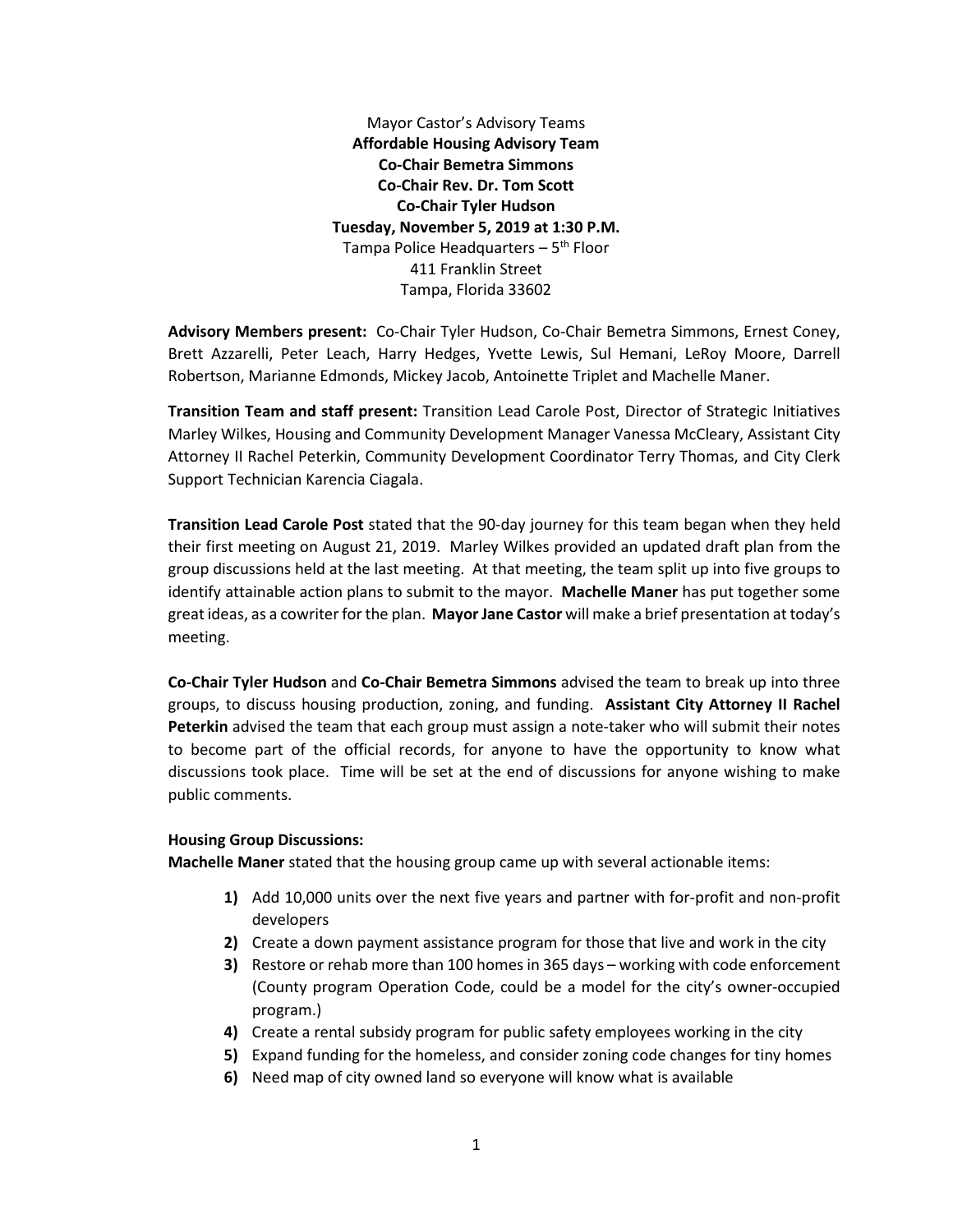**7)** When homes are turned over to the city due to violations – could require that those properties be used for affordable housing

## **Funding Group Discussions:**

**Co-Chair Bemetra Simmons** stated that this group came up with several actionable items:

- **1)** Need ongoing funding source five to eight million dollars consider use of CRA funds
- **2)** Research county affordable housing trust fund tax increase of \$34 per homeowner to be considered - generating new funds, and not pulling dollars from elsewhere
- **3)** Need study done to find shared revenue and consider impact fees

## **Mayor Jane Castor and Alcaldesa**

As mentioned by Carole Post at the beginning of the meeting, **Mayor Jane Castor and Alcaldesa,**  the official dog for the City of Tampa, made an exciting arrival. The mayor thanked the team for their time and that she appreciates their efforts for this critical issue of affordable housing. She said that she does not want anyone pushed out of their neighborhoods because they cannot make repairs or pay their rent. She stated she met with Housing and Community Development Manager Vanessa McCleary yesterday and she knows we need a variety of solutions. For non-homeowners we need to help individuals with rent. For someone to build a home the construction costs are at an all-time high, and we need to find ways to go around those. The mayor said she wanted to personally come and thank everyone for the time and commitment made, and she gave her word that she will march ahead and take action, and she cannot wait to see their report.

## **Zoning Group Discussions:**

**Co-Chair Tyler Hudson** stated that the zoning group came up with several actionable items:

- **1)** Land has to be affordable look at foreclosures and government owned lands
- **2)** Create a register of vacant properties requiring owners to pay a fee to be listed
- **3)** Parking large issue look at changing off-street parking requirements for housing
- **4)** Looking at entitlement parking waivers could put some portion of the funds toward an affordable housing trust fund. If high-rises reduced 50% could save \$35,000 in construction – a win-win situation.
- **5)** Could change parking requirements for properties that are located close to transit stops and near downtown or multifamily homes
- **6)** Need definition of 'affordable housing' to be flexible and needs to be put in the code
- **7)** For some zonings (RS50) not allowed to have renters in back of property need to make a list of exceptions to code to change code to allow affordable housing
- **8)** If there are continuous vacant lots, allow them to become tiny home village/cluster
- **9)** Should have inclusionary housing, compare costs to fees
- **10)** Developers exclusionary clause should require micro units
- **11)** Finding areas for affordable housing so people can live and work in same community